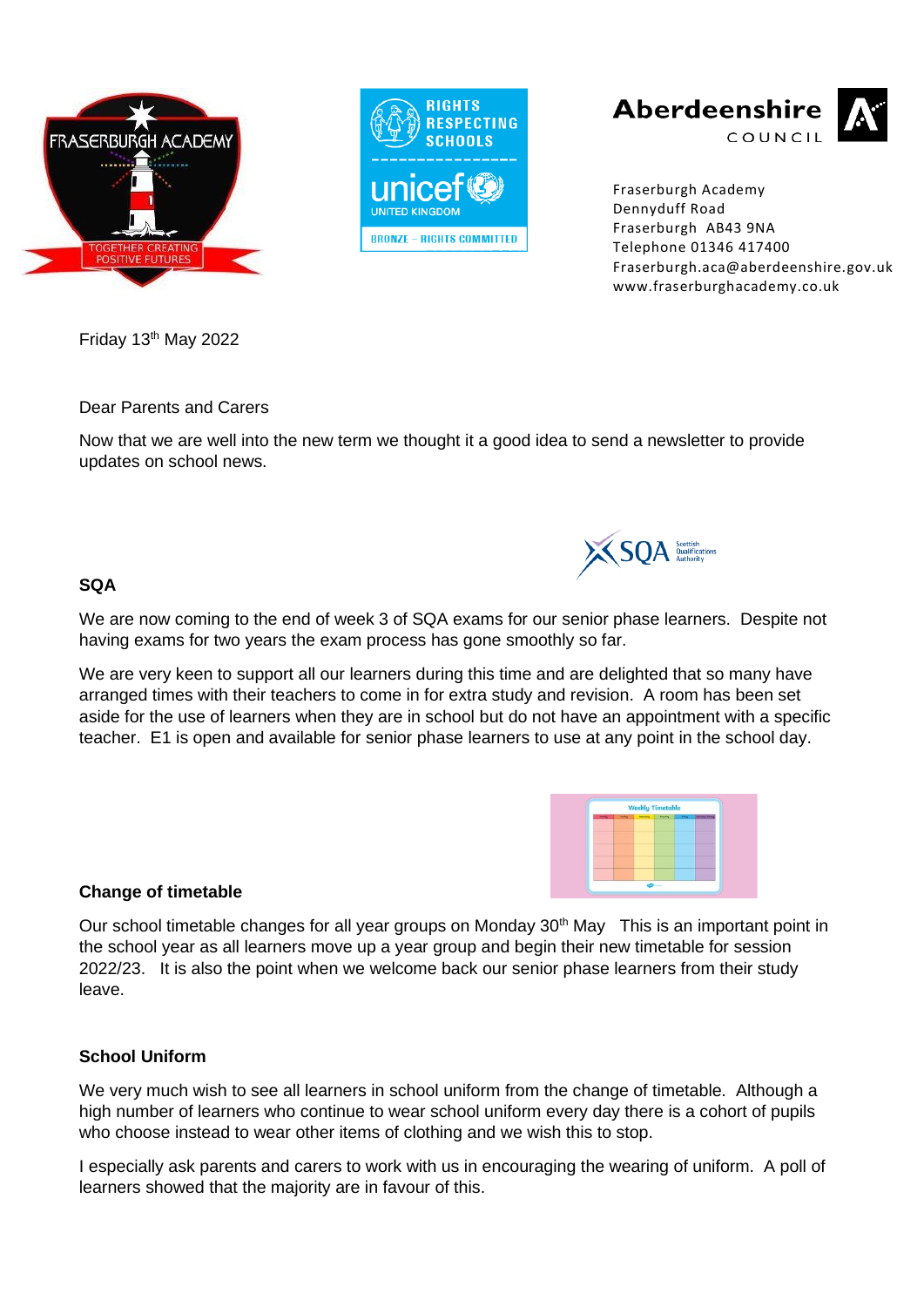Here is a reminder of our uniform requirements.



Daily uniform checks will take place in registration and points and rewards will be awarded to learners who consistently wear school uniform.

We are fortunate to have a large stock of new uniform items to provide to learners who for various reasons may not have uniform. Please contact your son or daughter's guidance teacher who will be happy to help.



# **S2 College Experience**

We are delighted that after a break in service due to the COVD-19 lockdowns of 2020-21, our partners NESCOL have opened their workshops and learning spaces once more for Fraserburgh Academy S2 students to enjoy a taster experience on a course of their choosing.

Fraserburgh Academy staff have worked in partnership with our College colleagues to arrange for every S2 Student to have a place on a two day NESCOL experience.

This week Academy staff ran a choices exercise with the S2s and we are currently processing this data to ensure every child gets onto an experience that is in their  $1<sup>st</sup>$ ,  $2<sup>nd</sup>$  or at the very worst case their  $3<sup>rd</sup>$ choice from a menu of 8 activities.

Our current S2 roll is 240 strong, and to enable the College to manage the numbers we will be splitting the year-group into two halves. The A side will head to College on two Mondays  $-16<sup>th</sup>$  & 23<sup>rd</sup> May. The B-side will head to College on two Wednesdays  $-18<sup>th</sup>$  & 25<sup>th</sup> May.

The young people have been informed of the split, and we have made the cut along the registration class groupings, for your information below are names of the classes going on which days:

| A Side - Mondays | Side<br>B a                   |
|------------------|-------------------------------|
| 16th & 23rd May  | Wednesdays 18 <sup>th</sup> & |
|                  | $25th$ May                    |
| 2C1              | 2D1                           |
| 2F1              | 2K1                           |
| 2M1              | 2F <sub>2</sub>               |
| 2P1              | 2M <sub>2</sub>               |
|                  | 2P <sub>2</sub>               |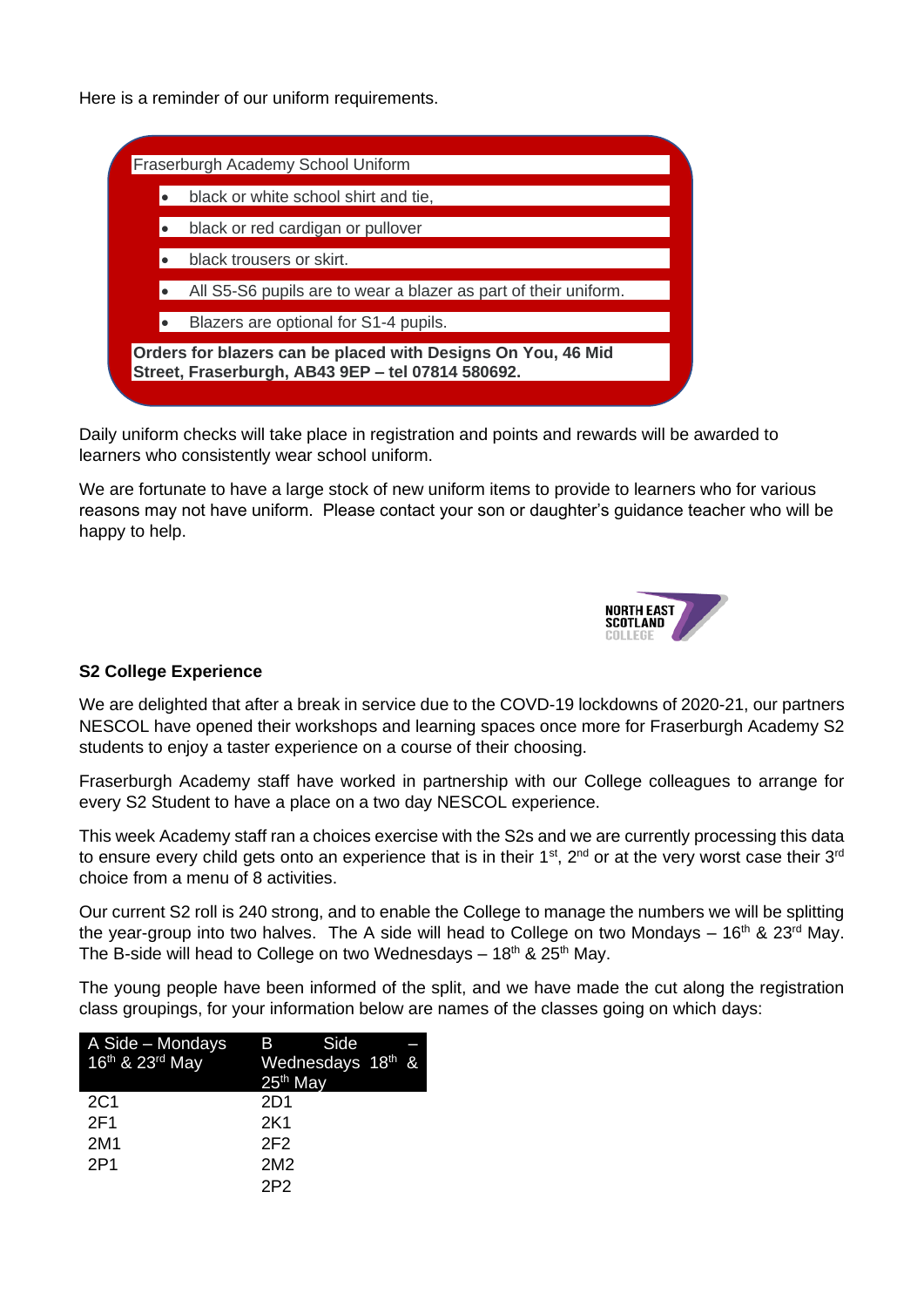| <b>Consent</b>                                                           | Should you not wish for your child to engage in the project for any reason<br>please contact the school via email or telephone as soon as possible so<br>we can make alternative provision for you child while their classmates are<br>at NESCOL.                                                                                                                                                                                                                                   |
|--------------------------------------------------------------------------|-------------------------------------------------------------------------------------------------------------------------------------------------------------------------------------------------------------------------------------------------------------------------------------------------------------------------------------------------------------------------------------------------------------------------------------------------------------------------------------|
| <b>Getting there</b><br>and back<br>9am-3pm                              | On the days your child is at College, they should head straight there. We<br>will be registering all learners in the College Atrium. The Lecturers will be<br>collecting their groups at 9am and the activities will conclude at 3pm.<br>Bus students should arrive at school as normal and take the short walk<br>over to College straight from their bus. After the activities finish at 3pm,<br>there is plenty of time to get back to the Academy campus for the school<br>bus. |
| <b>Breaks</b>                                                            | The lecturers will release the students for a morning break and a lunch<br>hour.<br>All learners who benefit from a free school meal will collect a ticket at<br>registration from the Senior Leader on Duty.                                                                                                                                                                                                                                                                       |
| <b>Supervision</b>                                                       | All learners, whilst at college, will be expected to uphold the Academy's<br>three school rules: be ready, be respectful, be safe. The College share<br>these expectations.<br>Throughout the day there will be two Academy staff on hand in college.                                                                                                                                                                                                                               |
| <b>Attendance</b>                                                        | An attendance check will be taken at the start or the day and after the<br>lunch break. You will be contacted on the usual channels if we have an<br>attendance concern.                                                                                                                                                                                                                                                                                                            |
| Dress code &<br><b>Personal</b><br><b>Protection</b><br><b>Equipment</b> | All students must wear uniform unless they are doing Engineering,<br>Carpentry or Sports. To help the College recognise school students from<br>College students, we ask that all learners attend in uniform unless they are<br>required to wear in PPE.                                                                                                                                                                                                                            |
|                                                                          | Some courses require Personal Protective Equipment - PPE - Boiler Suits,<br>safety boots or a PE kit.<br>If your child is added to a group needing PPE we will secure PPE for them<br>unless they already have in the family.                                                                                                                                                                                                                                                       |

Should you have any questions about this project, please contact the school via the above methods.



### **S3 Work Experience**

S3 learners will be engaging in a week's work experience from Monday 23<sup>rd</sup> May. This is a great opportunity for our learners to find out about the world of work and we wish them well for their week. A small group of learners will remain in school but will be participating in world of work type experiences.